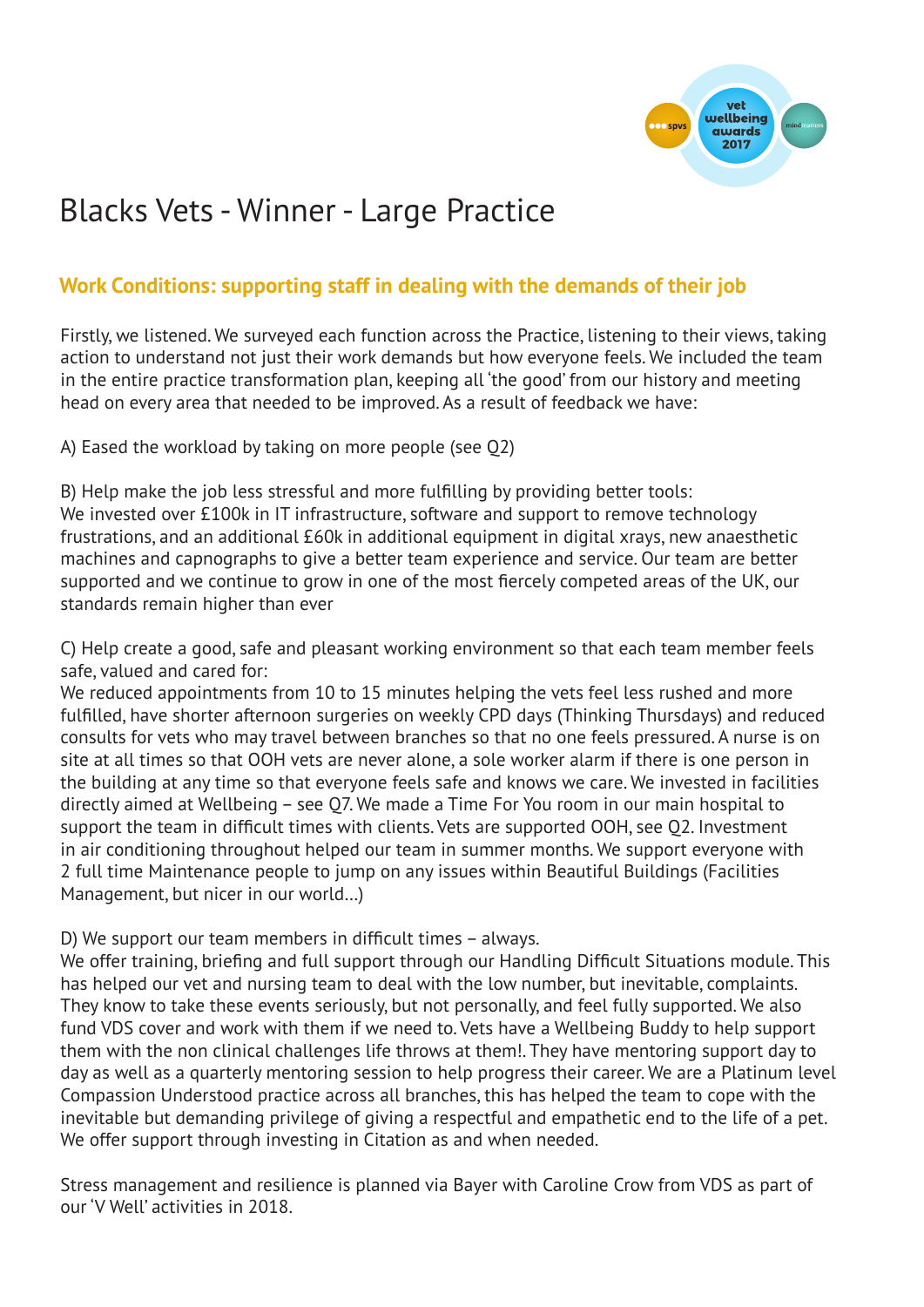## **Balanced Workload: supporting work-life balance**

A) We listened to views on workload and answered needs– see Q1

B) We eased the workload by taking on more people:

We invested in 2 additional receptionists, 3 additional nurses, 3 additional vets and an additional maintenance person (cost approx. £250k – ROI – priceless – happy staff who have a good manageable workload).

Our nurse to vet ratio sits at least 2:1 at any time, our Reception to vet ration at 5:1 and our Practice Support to Vet at least 1.3:1. We remain healthily profitable too! We have reviewed resource models in depth over the past 2 years to ensure that we look after our people and our clients so that our team enjoy work and our clients are fully supported with great service. We were recently awarded Outstanding in the RCVS Client Service Award across all sites.

#### C)We approach rotas in a fair and balanced way

For example, if a vet works a weekend, they have the following Friday and Monday off. Our vets work a 4.5 day week which has allowed better balance in their lives to pursue other interests and reduce fatigue. Our rotas are family friendly, accommodating part time mums and school drop offs where we can. We actively manage the team to make sure they get breaks regardless of role. Yes there are times when it is 'all hands on deck', we support each other, we have each other's backs, but the norm is a sensible day with breaks, even if we have to tap a shoulder to remind them if they are engrossed! We encourage everyone to balance annual leave through the year to take breaks and do not allow holiday carry over so they must have a rest! We make sure there is opportunity within the rota to observe procedures and spend time with Cert Holders so that everyone learns.

#### D)We support, always.

For example, vets have a nominated direct access to a Senior Vet or Partner for OOH working so they are NEVER without support, they can be there within 15 minutes to help, and they do!. We have made a comfy bedroom with a bathroom for our OOH vets to use when they want to as well. We listen to feedback in weekly, monthly and quarterly meetings to constantly review workload and make adjustments or take action where needed.

Also see Q4 and Q6 for examples of good communications to listen to feedback on workload.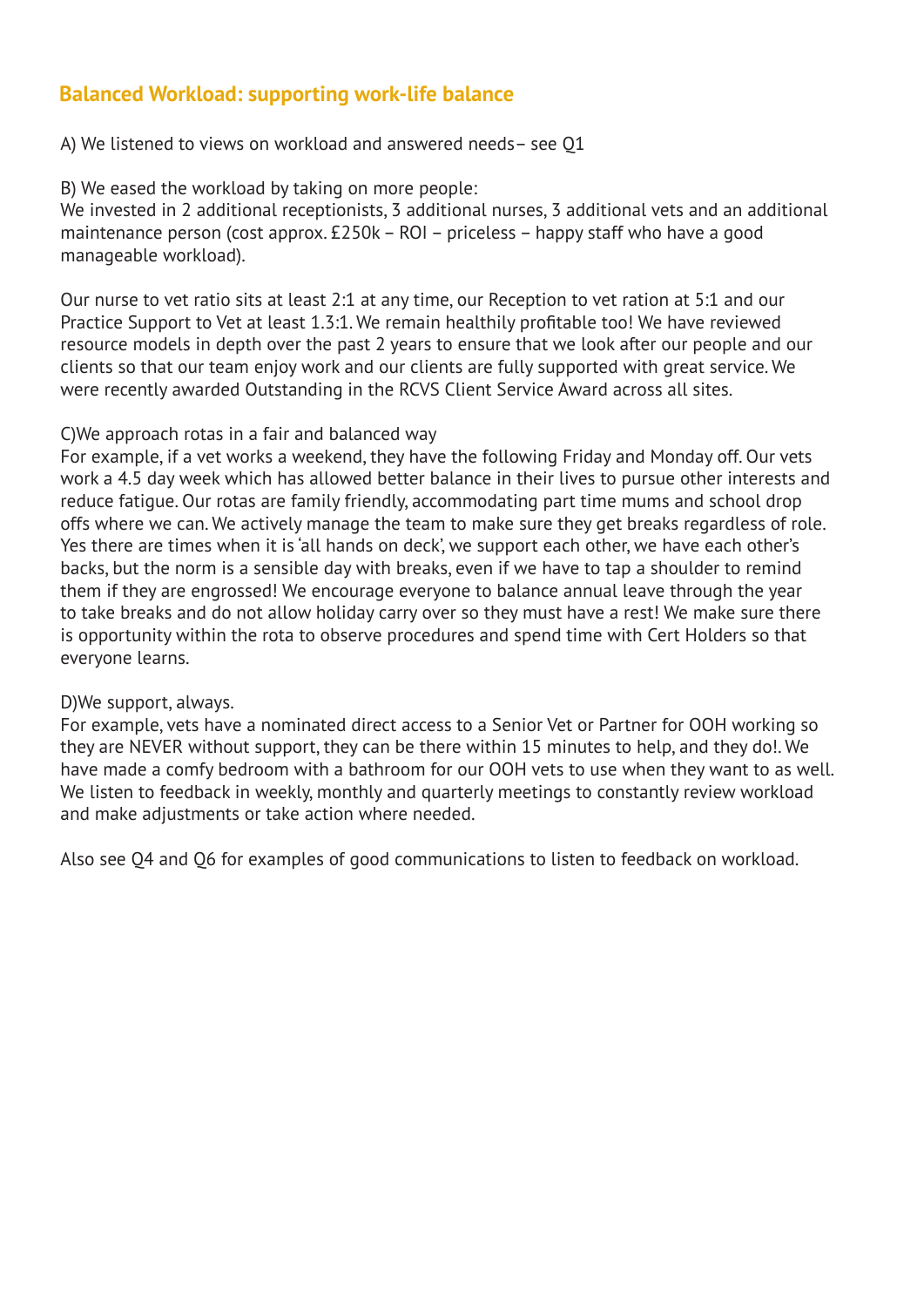#### **Relationships at Work: fostering effective working relationships**

Each team meets regularly – For example, the Finance Team meet once a week to share ideas and overcome obstacles, Thinking Thursdays are when the vet team get together to learn something new, Training Tuesdays is the nurses time to get together and learn, with Wisdom Wednesdays being launched in 2018 for the whole of Practice Support.

We have a Vet Team meeting once per month to keep standards high and invite ideas for improvement or feedback, we have a monthly Nurse Meeting along a similar theme, we also have Healthy Practice Business Development Meeting for management and team leaders to share progress and work together to constantly improve and share their experiences – they love this! There are quarterly mentoring reviews for views and annual reviews for all other team members, each vet also has a Wellbeing Buddy so they feel fully supported.

We have great fun on our Whatsapp Groups which is used for all sorts to keep in touch daily and also arrange socials in teams and branches.

We encourage all functions to stagger lunches so that everyone mixes with other departments at lunch time, even if it is only for a ten minute crossover – this practice is built on people not task. We have a designated Lunch, Learn & Wellbeing area at our Hospital and kitchen areas in branches.

We redesigned our Staff Handbook this year so that everyone knows our policies on issues that can affect them, clearly and fairly.

We have our Best of The Best Awards Oscar stylie at our Annual Garden Party – all voted for by their colleagues, a winner in each function and a winner overall. We also have Long Service Awards for 5, 10, 15, 20, 25 and yes, 30 years! Which we are very proud of. We have changed a lot though have retained great experience by being completely inclusive when change was needed.

Our Annual Garden Party and New Year Party are where the whole practice gets together and The Partners and MD say a big THANK YOU to everyone, as well as tokens of appreciation throughout the year. The Garden Party also invites partners and children along – they are all our extended family and we like to appreciate them too!

Though we remain professional at work, many of us have good, solid, lifetime friendships thanks to Blacks, so as much as we work hard, it is of equal importance to us to let our hair down too!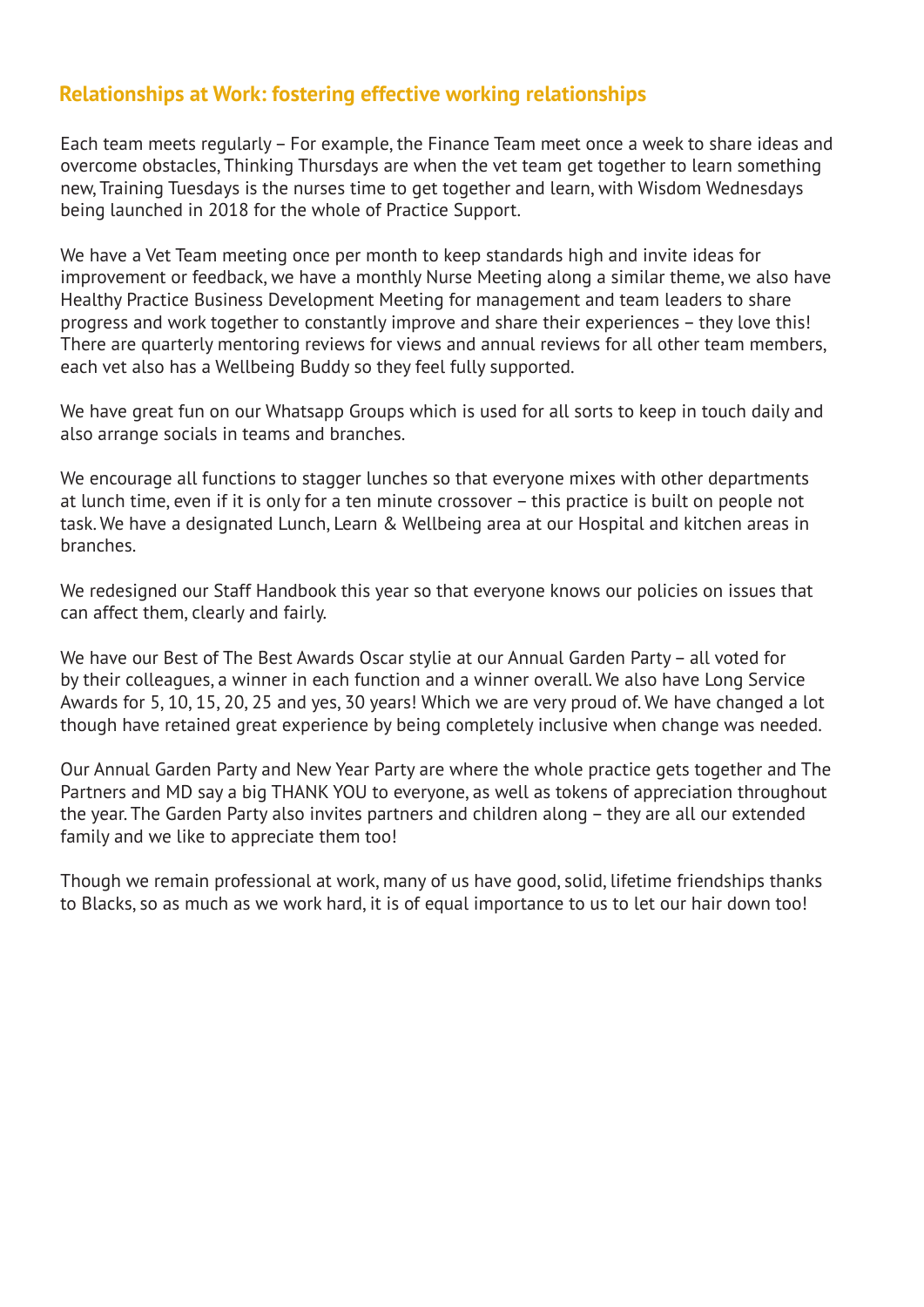## **Personal & Career Development: enabling staff to work effectively**

See Q3 to help with this one. We fund and support Training Tuesdays for Nurses and Thinking Thursdays for Vets – internal and external CPD speakers over a lunch period (lunch provided) to accelerate our learning every week. Wisdom Wednesdays for Practice Support and Leadership Team Development launches in 2018.

Vets, Nurses, Reception and Practice Support have annual appraisals and development plans. Vets have quarterly mentoring sessions, including agreeing learning objectives for the quarter, an opportunity to feedback, a review of their 'wishlist' of procedures they want to be competent in to make sure we provide opportunities, updating of their PDP and a review of motivation triggers. We make sure each vet has time at our hospital which is very different to branch working, we facilitate follow through of cases then review with mentors. Forward planning enables selection of more complex procedures to support individual's personal development (the nursing team can see their wish list and let them know when a wish is coming!), and, we can support development by assisting with more complex surgery.

Vets and Nurses have defined CPD allowances ranging from £300 to £1500 depending on level. We also fund Certs for vets. There is a CPD request process anyone can follow to apply for CPD if it makes good business sense to do it. For ALL CPD the applicant must tell us how they will SHARE their knowledge with their colleagues so that we can all learn.

#### We fund membership of RCVS, BSAVA, VDS for vets.

We look after our mentors by ensuring they have no more than 3 mentees. The MD also supports mentoring sessions to encourage the link between clinical and commercial excellence. Induction is 2 weeks long, off rota, covering every aspect of practice to fully prepare each vet for working in their Blacks Family, understanding and being able to access the support they have available. This means that at whatever level a person is that, they are fully supported with learning and progressing at a pace that is right for them.

We conduct pay reviews each year for vets, we have undergone a full and inclusive bench marking review for pay for nurses, receptionists and practice support to make sure they are paid well for a good day's work.

We have many, many team members who have been part of Blacks for a very long time. All have access to learning so that they can feel professionally fulfilled in a way and at a pace that makes sense to them. Despite the huge cost of external CPD (£30k this year alone), we continue to grow each year in a fiercely competed area. So maybe the word 'despite' could be replaced with 'Because of'!

We have also been rewarded by twice being voted Best UK Vet by the pet owning public via VetHelp Direct, previous Practice of The Year Award winners, we are an RCVS Accredited Practice and were very proud to achieve 'Outstanding' in the RCVS Client Service Award – our term really deserved that.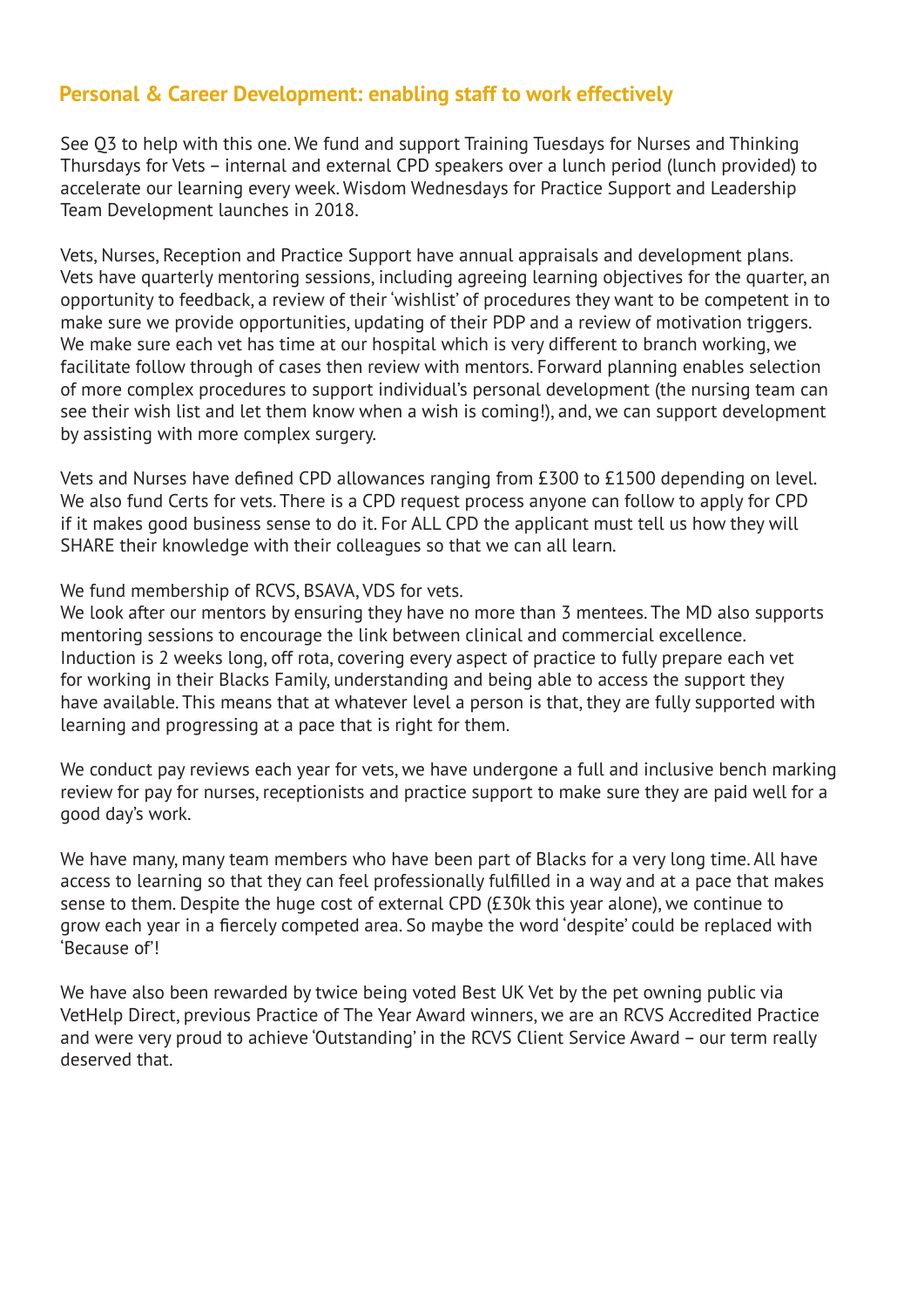#### **Control at Work: enabling staff to have a say in their work**

Our team members are fully involved in how they work. We ask their views in detailed surveys, we invite them to workshops to design their job descriptions so that they have their say and feel included. We also invite them to contribute to KPIs and advise how they want to work – our job is a management team is to provide a great environment to work in, to be happy and fulfilled, to provide support where they need it and remove the barriers, not tell them what to do! The idea is that they design the KPIs they hold themselves with pride to, and if they drop behind outstanding in any area they are encouraged to push back at the management team to help make it happen for them – that's our job!

They feed in to their workflow and are actively invited to input into improving protocols and offer ideas for improvement – and they do! So much so we have just taken over one of the main walls in the Hospital with an ideas tree to try and funnel everything.

Each team meets at least monthly to get together and exchange progress and ideas, vet and nurse teams meet weekly for CPD too.

Our Management Team Healthy Practice Business Development Meetings brings progress and challenges to solve at each session by each department, so that each one can be tackled across functions, problems defined, analysed and solved there and then. We then feedback to Partners on our achieved and planned progress so they can input if they feel the need to, but they have been delighted with progress! This has accelerated our progression exponentially over the past 2 years.

Monthly vet meetings are always jam packed of feedback and ideas to improve, everyone feels safe in offering a view or an idea, we encourage it.

We give branches autonomy when they feel ready and offer branch management opportunities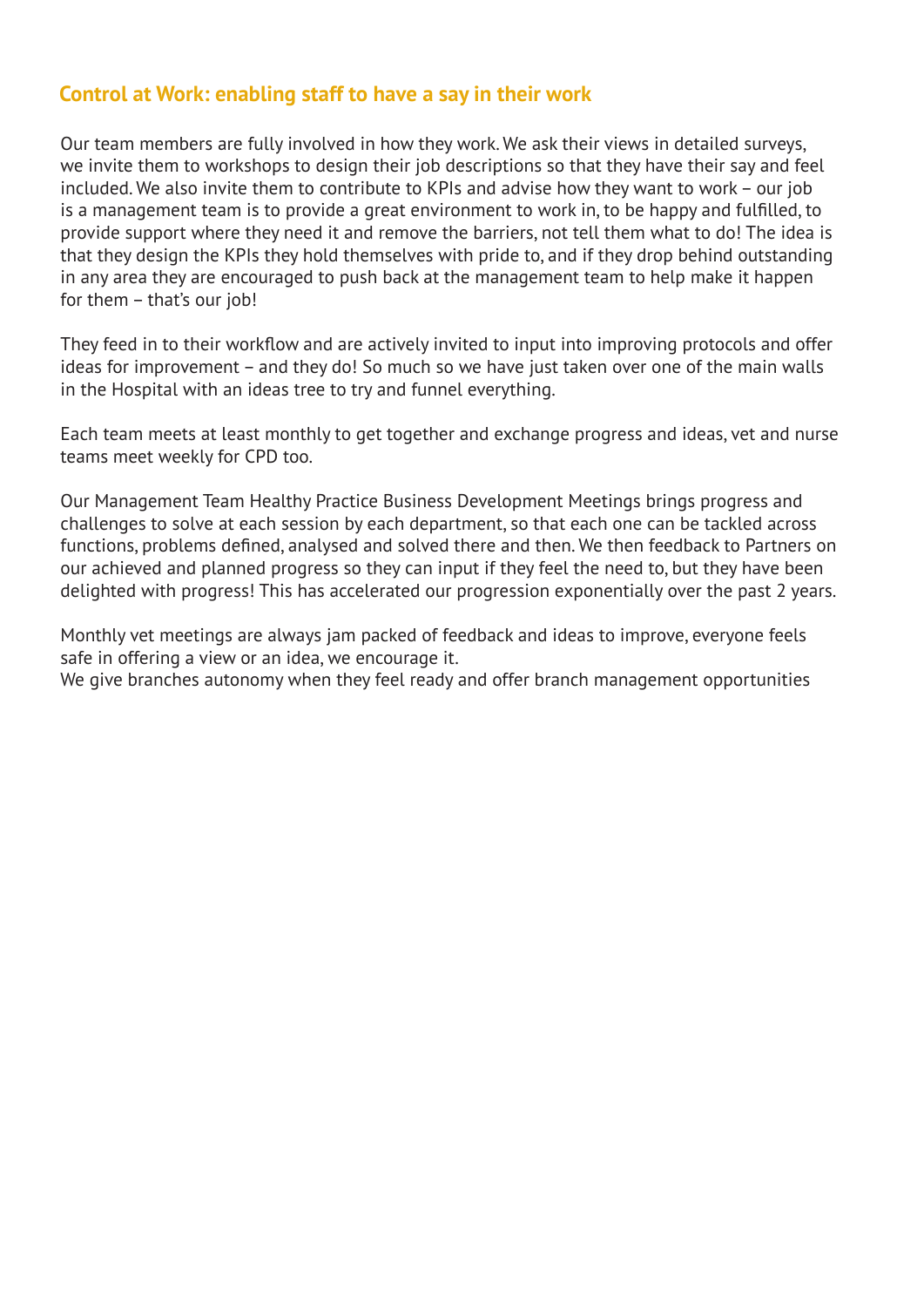#### **Communication at Work**

Every day we are communicating, email, whatsapp, noticeboards, PMS, whatever works for everyone.

We go through our overall strategy right at induction and even have it printed on mousemats to stay focused on what we are here for, why we get up everyday : "To make Blacks Vets pets the Healthiest in the UK". We have 4 strategic objectives to support this which run through everything we do and are held to account for every decision we make: ' Best Care (Clinical), Best Client Experience, Bets Team and Best Practice. We want to make Blacks Vets THE Place To Work in the UK veterinary world. Why> Because if we do we have the best people, if we have that then we can have great conversations with clients – if we do that we drive better care standards to paws and claws in need – isn't that what we are all here for?? This runs through most of our comms on any changes or steps forward in the practice – it is our WHY for being here. Fortunately, it also results in great financial success too!

So, every day, every week, every month, at every opportunity we communicate well. During our last survey 80% of respondents said that they agreed we communicated to an 'excellent' standard – when we looked at the comments on the other 20% - there was a request for more face to face though they understood we can't all be in 5 places at once, and I think we do really well considering the sparse management team get together every week over 5 sites, but of course we can always improve.

We also do branch briefings where the management team take it in turns to be out and about in branches to check that everyone understands the comms that affect their role and can ask questions if they were not in on the weekly meeting.

We also share documents via Citation's Atlas platform to give everyone time to read through larger documents like Health & Safety and the Employee Handbook. They can sign on to say they have read it and offer suggestions for improvement too. We also operate Dropobox so that all functions have access to up to date RCVS Practice Standards which we update regularly, each relevant person receiving a notification of updates so that they can brief their teams. Our induction programmes ensure time with every practice support function so they know who to communicate with when they need help.

Oh, and everyone gets a personalised electronic birthday card on their big day! And cake. LOTS of cake.